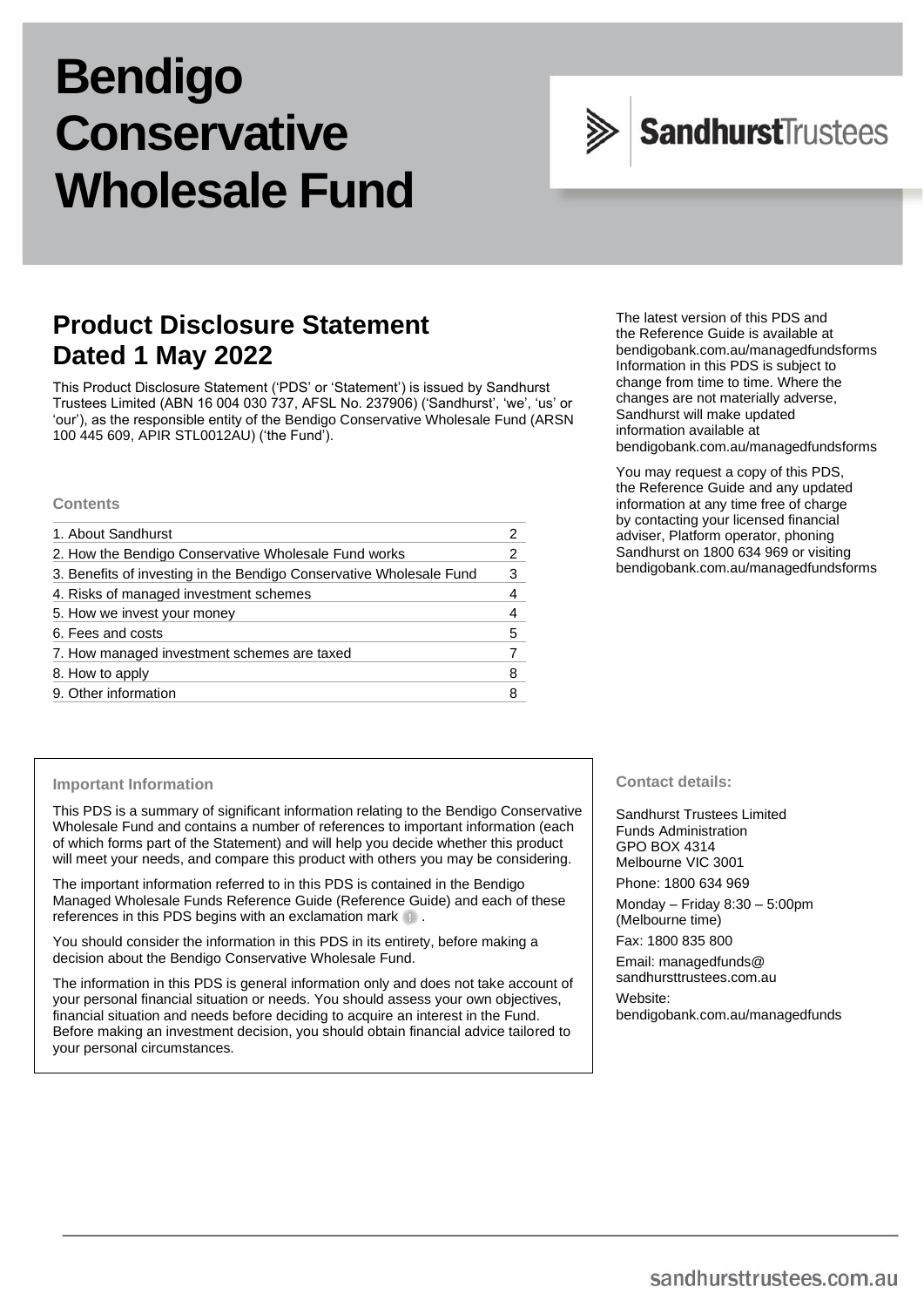# **1. About Sandhurst**

Sandhurst is the Fund's responsible entity and investment manager. Sandhurst is responsible for overseeing the Fund's operation, and managing and administering the Fund in the best interests of investors.

Sandhurst is a wholly owned subsidiary of Bendigo and Adelaide Bank Limited (ABN 11 068 049 178, AFSL No. 237879) (Bendigo and Adelaide Bank) and is part of the Bendigo and Adelaide Bank Group, which comprises Bendigo and Adelaide Bank and its related entities.

We are a highly regarded financial services provider and part of Bendigo and Adelaide Bank's wealth management arm. Established in 1888, we have evolved from a traditional trustee company to a modern full-service wealth manager.

Like Bendigo and Adelaide Bank, we have a strong focus in supporting the people, communities and initiatives from which we draw our ongoing success.

# **2. How the Bendigo Conservative Wholesale Fund works**

#### **Structure**

The Fund is a registered managed investment scheme, whereby your money is pooled with other investors' money. Sandhurst invests this money on behalf of all the Fund's investors. This means that you have access to certain investments that you may not otherwise be able to access on your own. The ASIC website [moneysmart.gov.au](https://www.moneysmart.gov.au/) has more information on managed investment schemes.

The Fund is established under a constitution (Constitution), which sets out your rights and the powers and responsibilities of Sandhurst. You can obtain a copy of the Constitution free of charge by contacting us.

Under the Corporations Act 2001 (Corporations Act), the Fund is required to have a compliance plan lodged with ASIC. The compliance plan is audited annually and sets out measures that Sandhurst will implement to ensure that the Fund's operation complies with the Corporations Act and the Constitution.

#### **About units and unit pricing**

The Fund is unitised, meaning that when you invest in the Fund, you purchase units that represent a beneficial interest in the Fund's assets (but not in any particular underlying asset).

The unit price is calculated each business day (i.e. any day that is not a weekend or a public holiday in Melbourne, Victoria) by dividing the Fund's net asset value by the number of units on issue, and is adjusted for transaction costs including the buy/sell spread (see section 6 'Fees and costs' in this PDS and section 3 'Fees and costs' in the Reference Guide for further information). Valuations of the Fund's assets are conducted at any time determined by Sandhurst, at regular intervals appropriate to the nature of the asset, and such times as required in the Constitution. The unit price will vary as the market value of the assets in the Fund rises or falls. The latest unit prices are available at [bendigobank.com.au/personal/](https://www.bendigobank.com.au/personal/investing/managed-funds/unit-prices)  [investing/managed-funds/unit-prices](https://www.bendigobank.com.au/personal/investing/managed-funds/unit-prices)

Sandhurst has adopted a unit pricing policy setting out the principles which we apply when exercising unit pricing discretions under the Constitution. You can request a copy of the policy and other documents relating to unit pricing discretions free of charge by calling Sandhurst.

#### **Applications and withdrawals**

You can make applications and withdrawals at any time, subject to the following minimum requirements (which Sandhurst may change at its discretion):

- Minimum initial investment \$50,000
- Minimum additional investment \$100 or a minimum of \$50 per month via the

|           |                     | regular savings plan |
|-----------|---------------------|----------------------|
| $\bullet$ | Minimum withdrawals | \$1.000              |
| $\bullet$ | Minimum switches    | \$1,000              |

Minimum investment balance \$50,000

Note: Sandhurst may accept lesser amounts at its discretion.

Sandhurst will retain any interest earned on application money before it is paid into the Fund.

#### **Initial investment**

To acquire units in the Fund, you will need to complete an Application Form. If a completed Application Form is received and accepted before 12 noon Melbourne time on a business day, the application will be processed using the Fund's application price calculated as at the close of business on that day. Otherwise, the following business day's application price will be used (these conditions also apply to additional investments – see below).

Payment can be made by cheque or direct debit (if using direct debit, you will need to complete the relevant section of the Application Form) or other method acceptable to Sandhurst. In certain circumstances, Sandhurst reserves the right to refuse an application or accept only part of an application or change processing times.

The Application Form is available at [bendigobank.com.au/managedfundsf](https://bendigobank.com.au/managedfundsforms)orms

#### **Additional investments**

You can increase your investment by acquiring units in the Fund at any time, with payment made by BPAY®, cheque, direct debit or other method acceptable to Sandhurst. Units will be issued in accordance with the initial investment timings listed above. You should obtain a copy of the most up-to-date PDS for this Fund when making additional investments, as the investment will be made on those terms. In certain circumstances, Sandhurst reserves the right to refuse an additional investment or accept only part of an additional investment (for example, if the Fund is closed to additional investments) or change processing times.

The Investment Contribution Form is available at [bendigobank.com.au/managedfundsf](https://bendigobank.com.au/managedfundsforms)orms

® Registered to BPAY Pty Ltd ABN 69 079 137 518

#### **Regular savings plan**

The Fund offers a regular savings plan with a minimum investment of \$50 per month. Simply complete this election on your Application Form, or alternatively, you can establish a regular savings plan at any time by completing the Investment Contribution Form available at

[bendigobank.com.au/managedfundsf](https://bendigobank.com.au/managedfundsforms)orms and nominate your contribution amount.

#### **Withdrawal requests**

You can decrease your investment by withdrawing some or all of your units by sending Sandhurst a completed Withdrawal Form. If your Withdrawal Form is received and accepted before 12 noon Melbourne time on a business day, the withdrawal will be processed using the Fund's withdrawal price calculated as at the close of business on that day. Otherwise, the following business day's withdrawal price will be used. If you make a withdrawal request which would result in your investment balance falling below the minimum investment balance as set out above under the heading "Applications and withdrawals", Sandhurst may at its discretion treat your withdrawal request as relating to all of your remaining units in the Fund.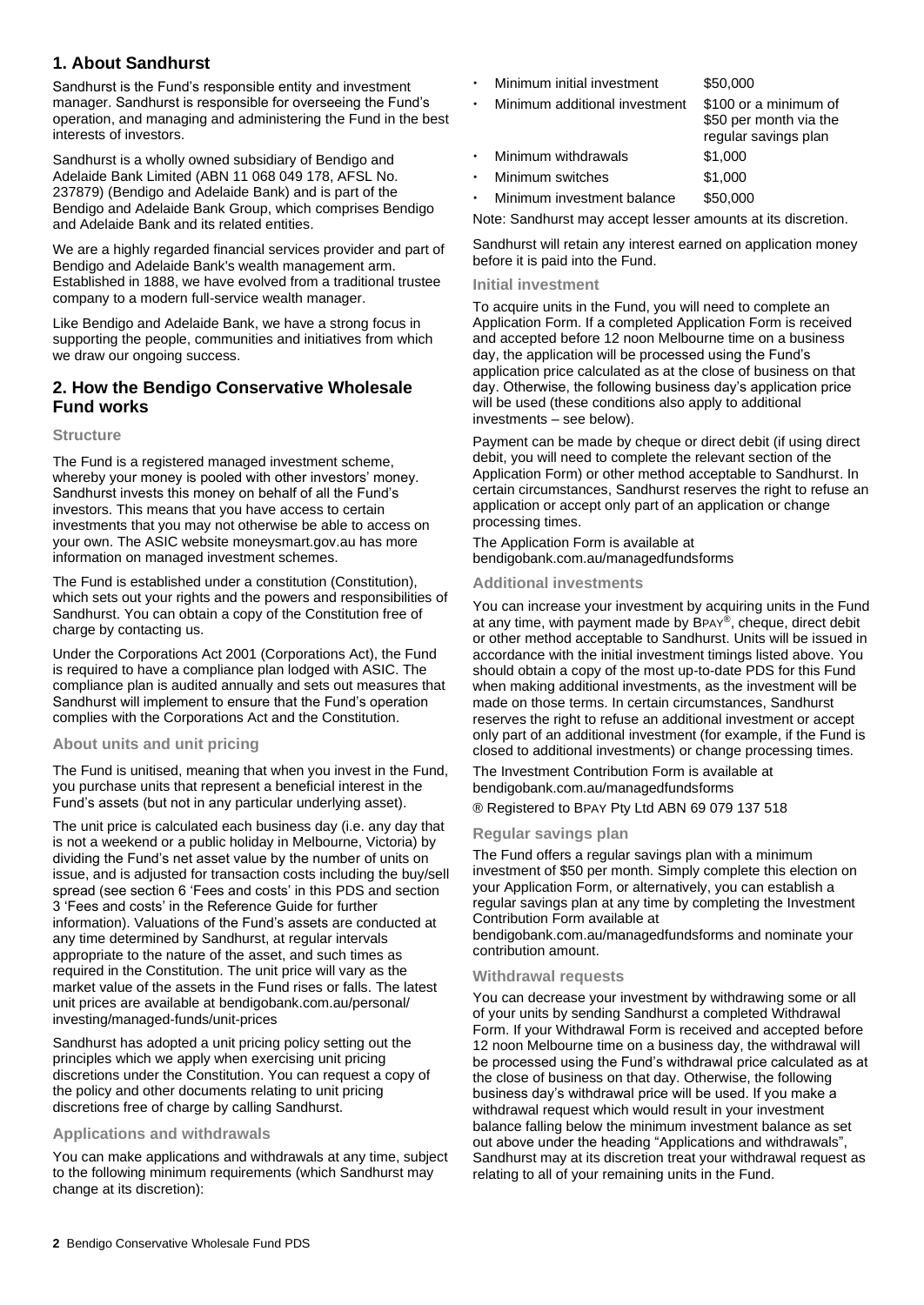#### The Withdrawal Form is available at [bendigobank.com.au/managedfundsf](https://bendigobank.com.au/managedfundsforms)orms

After Sandhurst has received and accepted a completed Withdrawal Form, withdrawals are normally paid within 5 business days of the withdrawal date (however, the Fund's Constitution allows up to 30 days or such longer period as Sandhurst determines in certain circumstances). Withdrawals will be credited directly to your nominated account or a cheque can be sent to you upon request.

In extraordinary circumstances, Sandhurst reserves the right to suspend withdrawals from the Fund, such as if in the reasonable opinion of Sandhurst, it is in the best interests of investors as a whole to do so. In some circumstances, such as when there is a freeze on withdrawals, you may not be able to withdraw your units in the Fund within the usual period for withdrawal requests. Sandhurst reserves the right to change processing times.

#### **Minimum investment balance**

If the current value of your investment falls below the minimum investment balance as set out above under the heading "Applications and withdrawals", Sandhurst may at its discretion redeem your interests in the Fund and pay the proceeds to you.

#### **Switching and transfers**

You may switch from the Fund to other funds operated by Sandhurst and which are listed on the Switch Form (available at [bendigobank.com.au/managedfundsf](https://bendigobank.com.au/managedfundsforms)orms). When you request a switch, we will redeem your existing units in the Fund at the next available redemption price and we will use the proceeds to buy the units in the new fund at the relevant application price. There is currently no charge for switching between funds, however buy/sell spreads do apply. Switching from one fund to another fund may give rise to tax consequences and it is recommended that you check the tax implications with your accountant or financial adviser before switching.

When making a switch the minimum balance and transaction amounts of the respective funds must be met. You should obtain a copy of the most up-to-date PDS for each fund when requesting a switch, as the switch will be made on the terms of that PDS and the Switch Form. These documents and the Switch Form are available at [bendigobank.com.au/managedfundsf](https://bendigobank.com.au/managedfundsforms)orms

You can also transfer your units in the Fund to another person. To discuss what is required for a transfer, please contact us on 1800 634 969.

#### **Income distributions**

The Fund may earn income such as dividends, interest and other distributable income, as well as net realised capital gains on the sale of underlying assets. It is Sandhurst's intention that the full amount of the Fund's taxable income in each financial year be distributed to investors. The amount of distributions will vary from period to period and there may be periods in which no distribution is made. Distributions are calculated half yearly as at 30 June and 31 December, and normally paid within 2 months.

Your entitlement to distributions is calculated by dividing the total distribution amount by the total number of units on issue at the distribution date, and multiplying the result by the number of units you hold on that date. If you withdraw units prior to the distribution date, you will not receive any distribution for the period you held those units in the relevant distribution period. However, the Fund's unit price will incorporate the distribution entitlement up to the withdrawal date.

You can choose to have your distributions either:

- reinvested in further units in the same Fund; or
- paid to you by direct credit to your nominated account.

If you do not make a choice, or if a direct credit rejection occurs, then your distributions will be automatically reinvested by acquiring additional units in the Fund at the unit price applicable

at the end of the relevant distribution period (the buy/sell spread does not apply to reinvested distributions). You can change your choice for receiving distribution payments by advising Sandhurst at least 10 business days before the end of the relevant distribution period. Otherwise, the change to your distribution instructions will not occur until after the next distribution is paid. Distributions will not be paid by cheque.

#### **Platform investors**

If you are investing through a master trust, wrap account or other investor directed portfolio-type service (collectively referred to as a "Platform"), it is generally the operator of that Platform or the custodian of the Platform which becomes the investor in the Fund, not you. Accordingly, they have the rights of an investor and can exercise them in accordance with their arrangements with you.

If you invest through a Platform, you are subject to the terms that are prescribed by the operator of that Platform which may differ from the terms outlined in this PDS (such as procedures for making investments, switches and withdrawals, cooling off periods, cut-off times for transacting, timing for distributions, additional fees and costs and investor reporting).

Sandhurst is not responsible for the operation of any Platform through which you invest. In addition to reading this PDS, you should read the PDS for the Platform and other documents that explain the Platform, as issued by your Platform operator.

 You should read the important information about 'Acquisition and disposal of units' before making a decision. Go to section 1 of the Reference Guide at [bendigobank.com.au/managedfundsf](https://bendigobank.com.au/managedfundsforms)orms The material relating to the 'Acquisition and disposal of units' may change between the time when you read this Statement and the day when you acquire the product.

# **3. Benefits of investing in the Bendigo Conservative Wholesale Fund**

The significant features and the significant benefits of the Fund include:

- **Ready-made diversification:** The Fund provides a readymade diversified solution. It provides exposure to a variety of different asset managers and styles that invest across the asset classes of Australian and international shares, property and infrastructure, alternative assets, Australian and international fixed interest securities and cash.
- **Access to leading professional asset managers:** The Fund provides access to the resources and knowledge of a number of different professional asset managers who specialise in managing specific asset classes and who research and monitor investment markets to find the best opportunities.
- **Regular income with moderate capital growth:** The Fund is designed to be a medium term investment that aims to deliver regular income and moderate capital growth whilst minimising the risk of capital loss over the medium term. If you choose to reinvest your distributions you can benefit from the power of compounding, which allows you to generate returns on your reinvested distributions to optimise your investment earnings over the long term.
- **A simple and convenient way to invest:** The Fund is designed to make investing easy for you. We handle all the investment decisions, paperwork and administration, and provide you with regular information and reporting on your investment. Our application process is straightforward and our friendly staff are on hand to assist you with any queries regarding your investment.
- **Regular savings plan:** The Fund offers the convenience of a regular savings plan so you can add to your investment on a regular basis with as little as \$50 per month. Regular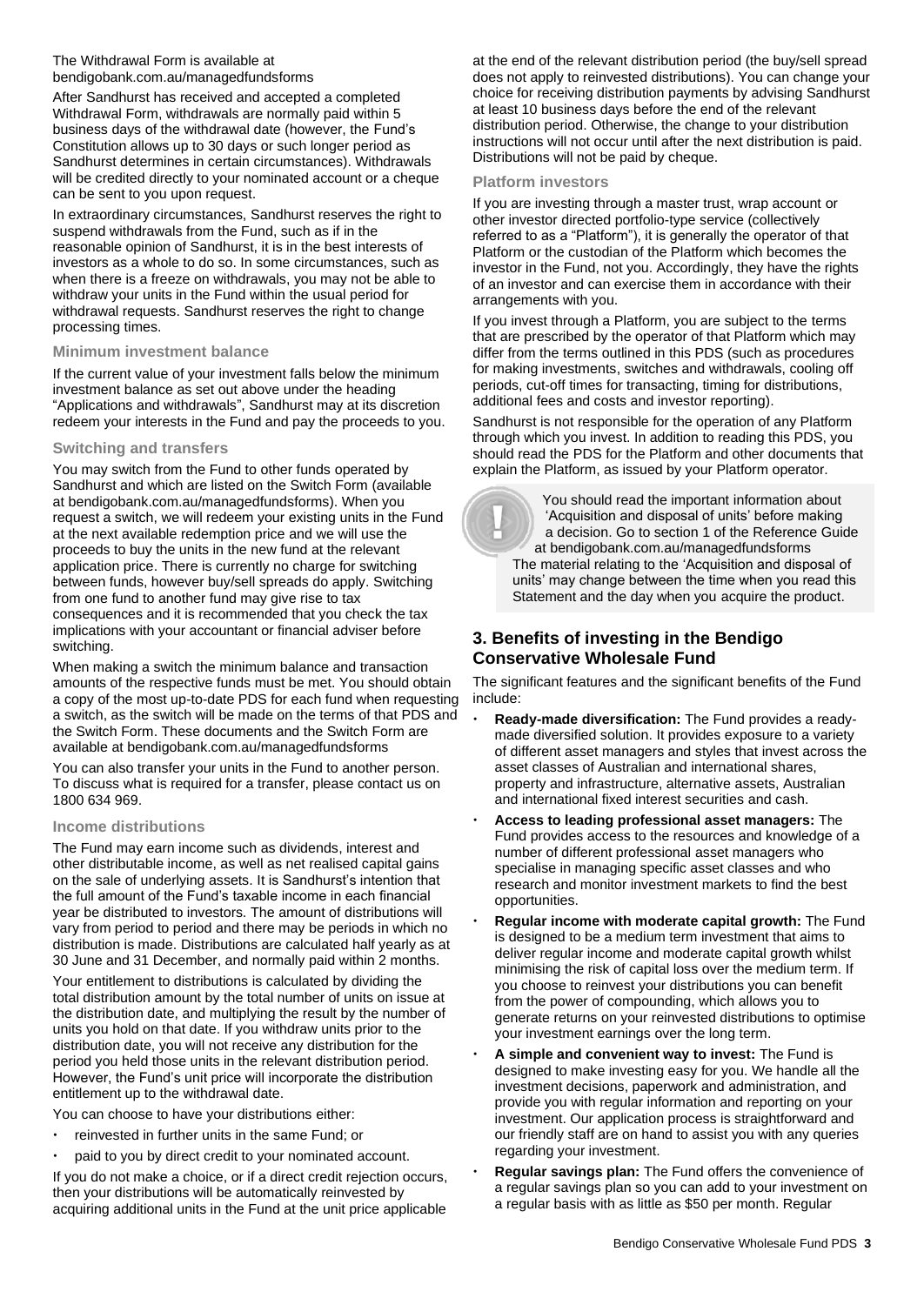investments can be deducted straight from your bank account.

 **A responsible entity with a proven record:** Sandhurst aims to create wealth for investors by employing a disciplined and conservative approach to managing quality investments.

The Fund aims to provide a simple, cost-effective solution to help you save for your future.

## **4. Risks of managed investment schemes**

The purpose of this section is to inform you of the types of significant risks that may apply to an investment in the Fund and is a summary only. It does not purport to be a comprehensive statement of all the risks.

All investments carry risk. Different investment strategies may carry different levels of risk, depending on the assets that make up the investment strategy. Generally, assets with the highest long-term returns may also carry the highest level of short-term risk.

The significant risks of investing in the Fund are summarised as follows:

- **Individual investment risk:** Investments made by the Fund will fluctuate in value, meaning that they can, and do, fall in value for many reasons. This is an inherent risk associated with all managed funds. Sandhurst aims to reduce investment risk by investing in diversified portfolios and selecting experienced asset managers who have expertise in managing the asset classes they are chosen to manage.
- **Market risk:** The Fund is impacted by market risk. Factors that may influence the market include changes to economic, technological, climate, political, taxation, country, legal conditions and/or market sentiment. Sandhurst, in investing in the investment vehicles of the asset managers, considers these risks and processes each asset manager uses to address the impact of these risks. Further, the Fund invests in a diversified portfolio of investments within its prescribed asset classes to reduce the impact of market risk.
- **Currency risk:** The Fund has exposure to international markets. Changes in foreign currencies relative to the Australian dollar can have a positive or negative impact on investment returns or values. The asset managers of the Fund's investments, including Sandhurst itself, may manage currency risk by the use of currency derivatives to hedge currency exposure.
- **Fund risk:** The Fund may not achieve its investment objective or Sandhurst may underperform other investment managers. The Fund could be terminated, the fees and costs could change, Sandhurst could be replaced as the responsible entity and/or investment manager, or key personnel could change. Sandhurst has established operational risk and compliance processes and aims to minimise Fund risk by monitoring how these risks may impact on the Fund and by acting in the best interests of investors.
- **Derivatives risk:** Derivatives may be used from time to time for both gaining and hedging exposure to assets, interest rate risk and/or currencies. Derivatives risk includes the value of derivative positions not moving in line with the movement in the underlying asset, potential illiquidity of the derivative, and the Fund being unable to meet payment obligations in relation to derivative contracts. Sandhurst has processes in place to govern the use of derivatives. Sandhurst will not use derivatives to gear the returns of the Fund.
- **Liquidity risk:** The Fund's assets may not be able to be converted into cash in a timely manner in order to pay withdrawal requests. Sandhurst manages liquidity risk by investing in a range of assets that ordinarily can be readily converted into cash.
- **Counterparty risk:** Counterparty risk represents the loss that would be recognised if counterparties (i.e. the other parties to the contracts such as securities dealers or derivative counterparties or responsible entities) fail to perform as contracted. The asset managers of the Fund's investments are primarily responsible for managing this risk.
- **Regulatory risk:** Investment performance may be affected by changes to government policies, regulations and taxation laws.
- **Asset manager risk:** A fund of another asset manager in which the Fund invests could be terminated, or there could be changes in the fees and costs, the responsible entity and/or asset manager, or key personnel. The underlying asset manager may underperform the relevant performance benchmark or other asset managers. To minimise this risk, Sandhurst has strong risk management, governance and investment management processes in place, including the assessment and ongoing monitoring of asset managers.

The significant risks of investing in managed investment schemes include that:

- the value of investments will vary over time;
- the level of returns will vary and future returns may vary from past returns;
- returns are not guaranteed and you may lose some of your money;
- laws affecting managed investment schemes may change in the future; and
- the level of risk for you will vary depending on a range of factors including, age, investment time frames, where other parts of your wealth are invested and your risk tolerance.

The performance of the Fund is regularly monitored to assess whether the investment policy and the objectives of the Fund are being met. However, we do not guarantee future profitability, Fund returns, distributions or return of capital.

You should consult with your financial adviser to properly understand the risks associated with the Fund and your attitude to investment risk.

Sandhurst, Bendigo and Adelaide Bank and its related entities do not guarantee the repayment of capital invested, the payment of income or the Fund's investment performance. An investment in the Fund does not represent a deposit with, or a liability of Sandhurst, Bendigo and Adelaide Bank or its related entities. Bendigo and Adelaide Bank does not stand behind or guarantee the performance of Sandhurst.

Sandhurst is not an authorised deposit-taking institution within the meaning of the Banking Act 1959.

# **5. How we invest your money**

The Fund offers a single investment option.

Sandhurst aims to create wealth for investors by providing simple and professionally managed investment opportunities.

Our approach involves investing Fund assets in investment vehicles that are managed by a variety of expert asset managers who specialise in managing specific asset classes, including Sandhurst itself. We call this the 'manage the manager' approach. This approach is founded on Sandhurst's belief that it is unlikely one manager will be successful across all asset classes in the medium to long term. The investments that Sandhurst select all share one common characteristic, they are managed by asset managers that have expertise in their field and have a record of delivering competitive investment performance over the long term.

Sandhurst will also invest in alternative assets that may not use the 'manage the manager' approach. These may include, and are not limited to, investments such as commodities and unlisted assets. In addition, Sandhurst manages the cash component of the Fund and also manages derivatives held by the Fund from time to time.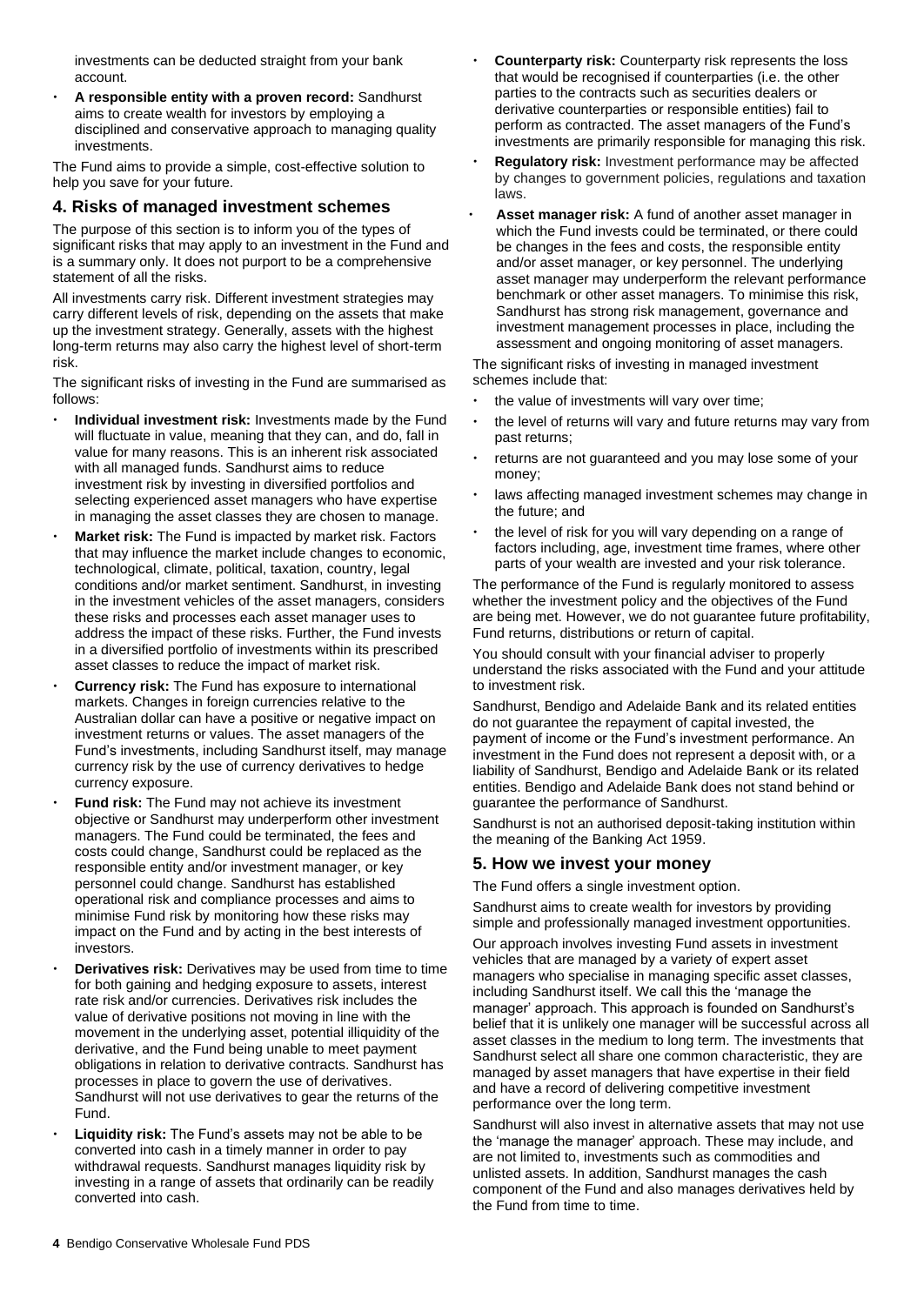| Sandhurst monitors and manages foreign       |
|----------------------------------------------|
| currency exposures. The neutral position for |
| exposure to currencies is 50% hedged for     |
| international shares and 100% hedged for     |
| global fixed interest, we may vary these     |
| positions at any time based on our view of   |
| economic and market conditions.              |

Sandhurst uses a predominantly active approach, meaning it identifies, monitors and invests amounts between specialist asset managers who buy and sell assets based on changing market conditions. Sandhurst may either via derivatives or specialist asset managers invest a limited proportion of the funds assets in index tracking strategies. Sandhurst determines the allocation to each asset class on an ongoing basis within the ranges set out in the table adjacent for this Fund.

Further information about these asset managers can be found a[t bendigobank.com.au/global](https://www.bendigobank.com.au/globalassets/documents/wealth/managedfunds/asset-manager-guide.pdf) [assets/documents/wealth/managedfunds/asset](https://www.bendigobank.com.au/globalassets/documents/wealth/managedfunds/asset-manager-guide.pdf)[manager-guide.pdf](https://www.bendigobank.com.au/globalassets/documents/wealth/managedfunds/asset-manager-guide.pdf)

**Warning:** When choosing whether to invest in the Fund, you should consider:

- the likely investment return;
- the risk; and
- your investment timeframe.

#### **Labour standards, or environmental, social or ethical considerations**

Sandhurst takes into account certain labour standards or environmental, social or ethical considerations in the selection, retention or realisation of investments relating to the Fund. See "Labour standards, or environmental, social or ethical considerations" under the heading "Investment Process" in the Reference Guide for more information.

> You should read the important information about the Fund's investment process before making a decision. Go to section 2 of the Reference Guide at [bendigobank.com.au/managed](https://bendigobank.com.au/managedfundsforms) [fundsf](https://bendigobank.com.au/managedfundsforms)orms The material relating to the Fund's investment process may change between the time when you read this Statement and the day when you acquire the product.

#### **Bendigo Conservative Wholesale Fund**

| Investment<br>return<br>objective                                      | To deliver investment returns after fees in excess of 2%<br>above inflation over a full market cycle (typically 7 to 10<br>years).                                                                                                                                                                                                                                                                                          |     |     |  |
|------------------------------------------------------------------------|-----------------------------------------------------------------------------------------------------------------------------------------------------------------------------------------------------------------------------------------------------------------------------------------------------------------------------------------------------------------------------------------------------------------------------|-----|-----|--|
| Investment<br>strategy                                                 | To invest via a selection of expert asset managers, including<br>Sandhurst, that specialise in managing specific asset<br>classes.<br>Sandhurst will invest the Fund's assets across a variety of<br>asset classes.<br>Together through the selection of expert asset managers and<br>the asset allocation, Sandhurst will seek to meet or exceed<br>the investment return objective.                                       |     |     |  |
|                                                                        | The neutral position of the Fund is 40% growth assets and<br>60% defensive assets.                                                                                                                                                                                                                                                                                                                                          |     |     |  |
|                                                                        |                                                                                                                                                                                                                                                                                                                                                                                                                             | Min | Max |  |
|                                                                        | Australian shares                                                                                                                                                                                                                                                                                                                                                                                                           | 5%  | 30% |  |
|                                                                        | International shares                                                                                                                                                                                                                                                                                                                                                                                                        | 5%  | 35% |  |
| <b>Strategic</b><br>asset class                                        | Property & infrastructure                                                                                                                                                                                                                                                                                                                                                                                                   | 0%  | 20% |  |
| allocation                                                             | <b>Fixed interest</b>                                                                                                                                                                                                                                                                                                                                                                                                       | 20% | 65% |  |
|                                                                        | Alternatives                                                                                                                                                                                                                                                                                                                                                                                                                | 0%  | 20% |  |
|                                                                        | Cash                                                                                                                                                                                                                                                                                                                                                                                                                        | 0%  | 40% |  |
|                                                                        | In exceptional market conditions the Fund may have asset<br>class allocations outside the stated minimum and maximum<br>for short periods of time.                                                                                                                                                                                                                                                                          |     |     |  |
| <b>Minimum</b><br>suggested<br>investment<br>timeframe                 | Recommended for at least a 3 year investment period.                                                                                                                                                                                                                                                                                                                                                                        |     |     |  |
| <b>Type of</b><br>investor for<br>whom this<br>investment<br>is suited | This Fund is intended to suit an investor primarily seeking<br>regular income and moderate capital growth from a<br>conservative diversified portfolio of income and capital<br>growth assets.                                                                                                                                                                                                                              |     |     |  |
| <b>Risk level</b>                                                      | This Fund is considered by Sandhurst to be a low to medium<br>risk investment.                                                                                                                                                                                                                                                                                                                                              |     |     |  |
| <b>Changes to</b><br>the Fund                                          | We have the right to terminate the Fund or change the<br>Fund's investment return objective (including without<br>limitation the strategic asset class allocations and investment<br>strategy) and investments (including by switching<br>investments to another asset manager) without providing<br>prior notice to investors. We will inform investors of any<br>material changes to the Fund in accordance with the law. |     |     |  |

# **6. Fees and costs**

#### **DID YOU KNOW?**

Small differences in both investment performance and fees and costs can have a substantial impact on your long term returns. For example, total annual fees and costs of 2% of your account balance rather than 1% could reduce your final return by up to 20% over a 30 year period (for example, reduce it from \$100,000 to \$80,000).

You should consider whether features such as superior investment performance or the provision of better member services justify higher fees and costs.

You may be able to negotiate to pay lower fees. Ask the Fund or your financial adviser.

#### **TO FIND OUT MORE**

If you would like to find out more, or see the impact of the fees based on your own circumstances, the **Australian Securities and Investments Commission** (**ASIC**) Moneysmart website (www[.moneysmart.gov.au\)](https://www.moneysmart.gov.au/) has a managed funds fee calculator to help you check out different fee options.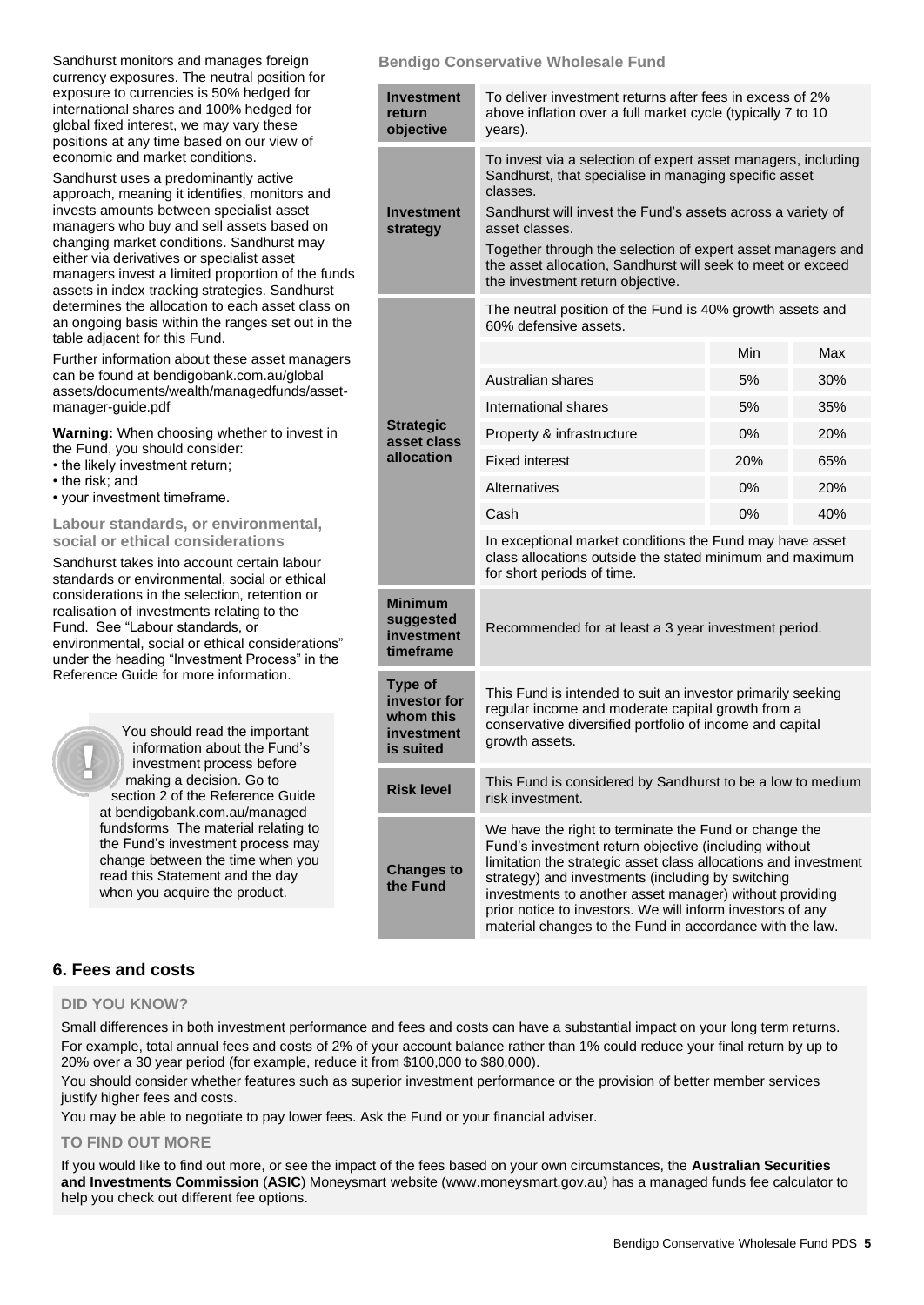The managed funds fee calculator on the ASIC website (ww[w.moneysmart.gov.au\)](https://www.moneysmart.gov.au/) can also be used to calculate the effect of fees and costs on account balances. Taxation information is set out in section 7 of this PDS.

The following table shows the fees and other costs that you may be charged. These fees and costs may be deducted from your money, from the returns on your investment or from the assets of the Fund as a whole. This information can be used to compare costs between different simple managed investment schemes.

You should read all the information about fees and costs because it is important to understand their impact on your investment.

All the fees and costs shown in this section include GST less the applicable reduced input tax credits unless otherwise stated.

#### **Fees and costs summary**

| <b>Bendigo Conservative Wholesale Fund</b>                                                                                              |                                         |                                                                                                                                                                                                                                                                                                                                                                                                                                       |  |  |  |  |
|-----------------------------------------------------------------------------------------------------------------------------------------|-----------------------------------------|---------------------------------------------------------------------------------------------------------------------------------------------------------------------------------------------------------------------------------------------------------------------------------------------------------------------------------------------------------------------------------------------------------------------------------------|--|--|--|--|
| Type of fee or cost                                                                                                                     | <b>Amount</b>                           | How and when paid                                                                                                                                                                                                                                                                                                                                                                                                                     |  |  |  |  |
| <b>Ongoing annual fees and costs</b>                                                                                                    |                                         |                                                                                                                                                                                                                                                                                                                                                                                                                                       |  |  |  |  |
| Management fees and costs*<br>The fees and costs for managing your<br>investment                                                        | 0.73% p.a.                              | The Fund's management fee is 0.72% p.a. and is calculated on<br>the Fund's net asset value, accrued daily and paid quarterly in<br>arrears to Sandhurst from the Fund's assets as a whole.<br>Management fees and costs include indirect costs of 0.01% p.a.<br>which are paid when they arise.<br>The Fund's management fees and costs are recovered from the<br>Fund and are not directly deducted from your investment<br>account. |  |  |  |  |
| Performance fees<br>Amounts deducted from your<br>investment in relation to the<br>performance of the product                           | 0.06% p.a.                              | Sandhurst does not charge a performance fee for managing the<br>Fund. However, the Fund pays performance fees to some asset<br>managers that manage interposed vehicles in which the Fund<br>invests.<br>These performance fees are recovered from the Fund as and<br>when they are incurred and are not directly deducted from your<br>investment account.                                                                           |  |  |  |  |
| Transaction costs<br>The costs incurred by the scheme<br>when buying or selling assets                                                  | 0.04% p.a.                              | Transaction costs are paid as and when they are incurred by the<br>Fund by a deduction from the Fund. Transaction costs are also<br>incurred by an interposed vehicle in which the Fund has invested<br>and those costs reduce the value of the Fund's investment in<br>that interposed vehicle. These transaction costs are not directly<br>deducted from your investment account.                                                   |  |  |  |  |
|                                                                                                                                         |                                         | Member activity related fees and costs (fees for services or when your money moves in or out of the scheme)^                                                                                                                                                                                                                                                                                                                          |  |  |  |  |
| Establishment fee<br>The fee to open your investment                                                                                    | Nil                                     | Not applicable                                                                                                                                                                                                                                                                                                                                                                                                                        |  |  |  |  |
| Contribution fee<br>The fee on each amount contributed<br>to your investment                                                            | Nil                                     | Not applicable                                                                                                                                                                                                                                                                                                                                                                                                                        |  |  |  |  |
| Buy-sell spread <sup>#</sup><br>An amount deducted from your<br>investment representing costs<br>incurred in transactions by the scheme | Buy spread: 0.14%<br>Sell spread: 0.16% | The buy spread applies to each application in the Fund and is<br>deducted from your investment amount upon application. The<br>sell spread applies to each withdrawal and is deducted from your<br>investment amount upon withdrawal.                                                                                                                                                                                                 |  |  |  |  |
| Withdrawal fee<br>The fee on each amount you take out<br>of your investment                                                             | Nil                                     | Not applicable                                                                                                                                                                                                                                                                                                                                                                                                                        |  |  |  |  |
| Exit fee<br>The fee to close your investment                                                                                            | Nil                                     | Not applicable                                                                                                                                                                                                                                                                                                                                                                                                                        |  |  |  |  |
| Switching fee<br>The fee for changing investment<br>options                                                                             | Nil                                     | Not applicable                                                                                                                                                                                                                                                                                                                                                                                                                        |  |  |  |  |

\* The amount of this fee can be negotiated. See "Differential fee arrangements" under the heading "Additional explanation of fees and costs" in Reference Guide for more information.

^ These fees do not include amounts payable to a financial adviser. See "Advice fee" under the heading "Additional explanation of fees and costs" in the Reference Guide for more information.

# These spreads can increase materially in stressed market conditions. See "Investor buy/sell spread" under the heading "Additional explanation of fees and costs" in the Reference Guide for more information.

**Warning:** Additional fees may be paid to a financial adviser if a financial adviser is consulted. Please refer to the Statement of Advice in which details of the fees are set out.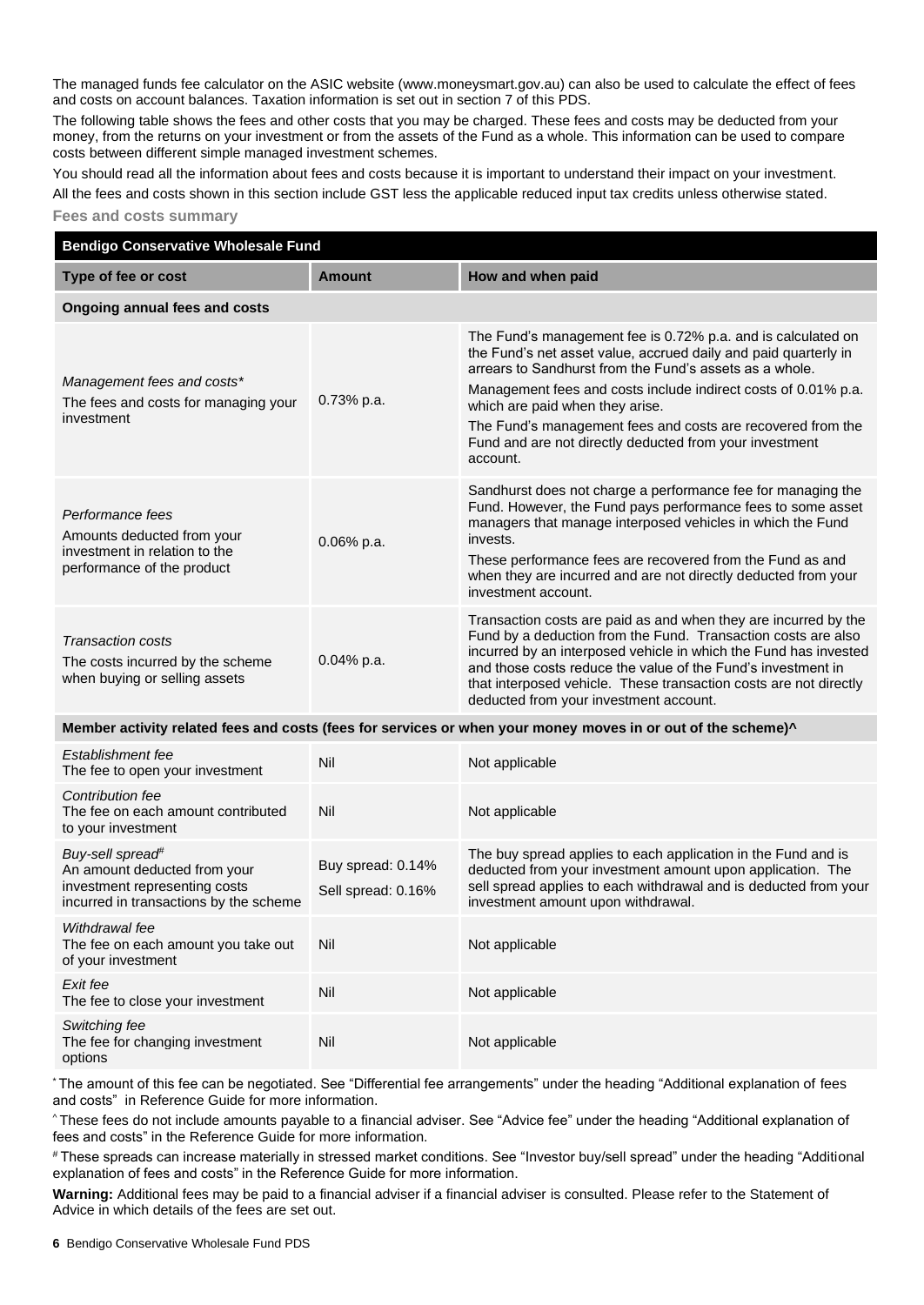# **Example of annual fees and costs for the Fund**

The following table gives an example of how the fees and costs for the Fund can affect your investment over a one-year period. You should use this table to compare the Fund with other managed investment products.

| <b>EXAMPLE:</b><br><b>Bendigo Conservative</b><br><b>Wholesale Fund</b> |               | <b>BALANCE OF \$50,000 WITH</b><br><b>A CONTRIBUTION OF</b><br>\$5,000 DURING YEAR                                                                                                                             |
|-------------------------------------------------------------------------|---------------|----------------------------------------------------------------------------------------------------------------------------------------------------------------------------------------------------------------|
| Contribution<br>Fees                                                    | Nil           | For every additional \$5,000<br>you put in, you will be charged<br>\$0.                                                                                                                                        |
| <b>PLUS</b><br>Management<br>Fees and<br>Costs                          | $0.73\%$ p.a. | And, for every \$50,000 you<br>have in the Bendigo<br>Conservative Wholesale<br>Fund, you will be charged or<br>have deducted from your<br>investment \$365 each year.                                         |
| <b>PLUS</b><br>Performance<br>Fees                                      | $0.06\%$ p.a. | And, you will be charged or<br>have deducted from your<br>investment \$30 in<br>performance fees each year.                                                                                                    |
| <b>PLUS</b><br>Transaction<br>Costs                                     | 0.04% p.a.    | And, you will be charged or<br>have deducted from your<br>investment \$20 in transaction<br>costs.                                                                                                             |
| <b>EQUALS</b><br>Cost of<br>Bendigo<br>Conservative<br>Wholesale        |               | If you had an investment of<br>\$50,000 at the beginning of<br>the year and you put in an<br>additional \$5,000 during that<br>year, you would be charged<br>fees and costs in the range of:<br>\$415 to \$457 |
| Fund                                                                    |               | What it costs you will<br>depend on the fees you<br>negotiate.                                                                                                                                                 |

# **Additional explanation of fees and costs**

#### **Management fees and costs**

Management fees and costs are incurred in managing the Fund, comprising the management fee paid to Sandhurst as responsible entity for administering the Fund, other investmentrelated expenses and reimbursements in relation to the Fund, amounts paid or payable for investing in the assets of the Fund, and indirect costs (excluding any transaction costs and performance fees, if any). Indirect costs are based on the actual costs of the past financial year.

Indirect costs are any amounts that directly or indirectly reduce the returns on the units that is paid from, or reduce the amount or value of, the income or assets of the Fund (including an underlying investment of the Fund).

The Fund's Constitution allows Sandhurst to pay or recover, from the Fund, all costs, charges, expenses and outgoings reasonably and properly incurred by Sandhurst in the proper performance of its duties in administering the Fund. These are included as part of the indirect costs of the Fund.

Management fees and costs are based on the latest available information as at the date of this PDS. Management fees and costs may increase or decrease over time depending on the amounts comprising the management costs described above.

#### **Performance fees**

A performance fee is an amount paid or payable, calculated by reference to the performance of the Fund and interposed vehicles in which the Fund invests, whether from income or capital appreciation (realised or unrealised). As at the date of

this PDS, Sandhurst does not charge a performance fee for managing the Fund but some of the asset managers of interposed vehicles in which the Fund invests do charge performance fees.

Accordingly, the total performance fees set out in the 'Fees and costs summary' include performance fees chargeable by us (nil) and performance fees of 0.06% p.a. chargeable by some of the asset managers of interposed vehicles in which the Fund invests.

The performance fees set out above have been calculated by reference to the average performance fees over a previous period, except where the Fund or the relevant interposed vehicle was first offered in the current financial year, in which case a reasonable estimate of the performance fees was used in the calculation.

#### **Transaction costs**

Transaction costs are incurred when acquiring and disposing of certain assets. These costs may include clearing costs, brokerage, stamp duty and buy/sell spreads charged by us or charged to us by asset managers we engage. The amount of total gross transaction costs are 0.08% p.a. The transaction costs shown in the 'Fees and costs summary' are shown net of any amount recovered by the buy/sell spread charged by Sandhurst as set out in the 'Fees and costs summary'.

#### **Changes to fees and costs**

Fees and costs can be changed at any time by Sandhurst in accordance with the Fund's Constitution without your consent. If fees payable to Sandhurst increase, you will be given 30 days' prior notice. Other costs may change at any time without prior notice to you.

#### **Tax**

For information about tax, please see section 7 "How managed investment schemes are taxed".



You should read the important information about 'Fees and costs' before making a decision. Go to section 3 of the Reference Guide at [bendigobank.com.au/managedfundsf](https://bendigobank.com.au/managedfundsforms)orms The material relating to the 'Fees and costs' may change between the time when you read this Statement and the day when you acquire the product.

# **7. How managed investment schemes are taxed**

**Warning:** Investing in a registered managed investment scheme is likely to have tax consequences. The Australian taxation system is complex and individual investors have different circumstances. Persons are strongly advised to seek professional tax advice.

In summary, when investing in the Fund, investors should note that:

- Registered managed investment schemes generally do not pay tax on behalf of investors.
- Investors will be assessed for tax on income and capital gains generated by the Fund in the year to which their entitlement relates, irrespective of whether the income is reinvested or the income payment occurs at a later date.
- Tax components of Fund distributions will be allocated to investors on a fair and reasonable basis.
- The Fund will pass through the investors' share of any tax credits received during the year.
- The Fund has made a 'capital election' under the tax regime for Managed Investment Trusts (MIT) and it continues to be an eligible MIT.
- Investors may be liable for tax on capital gains realised on the sale of units in the Fund, either by withdrawal, switch or transfer.